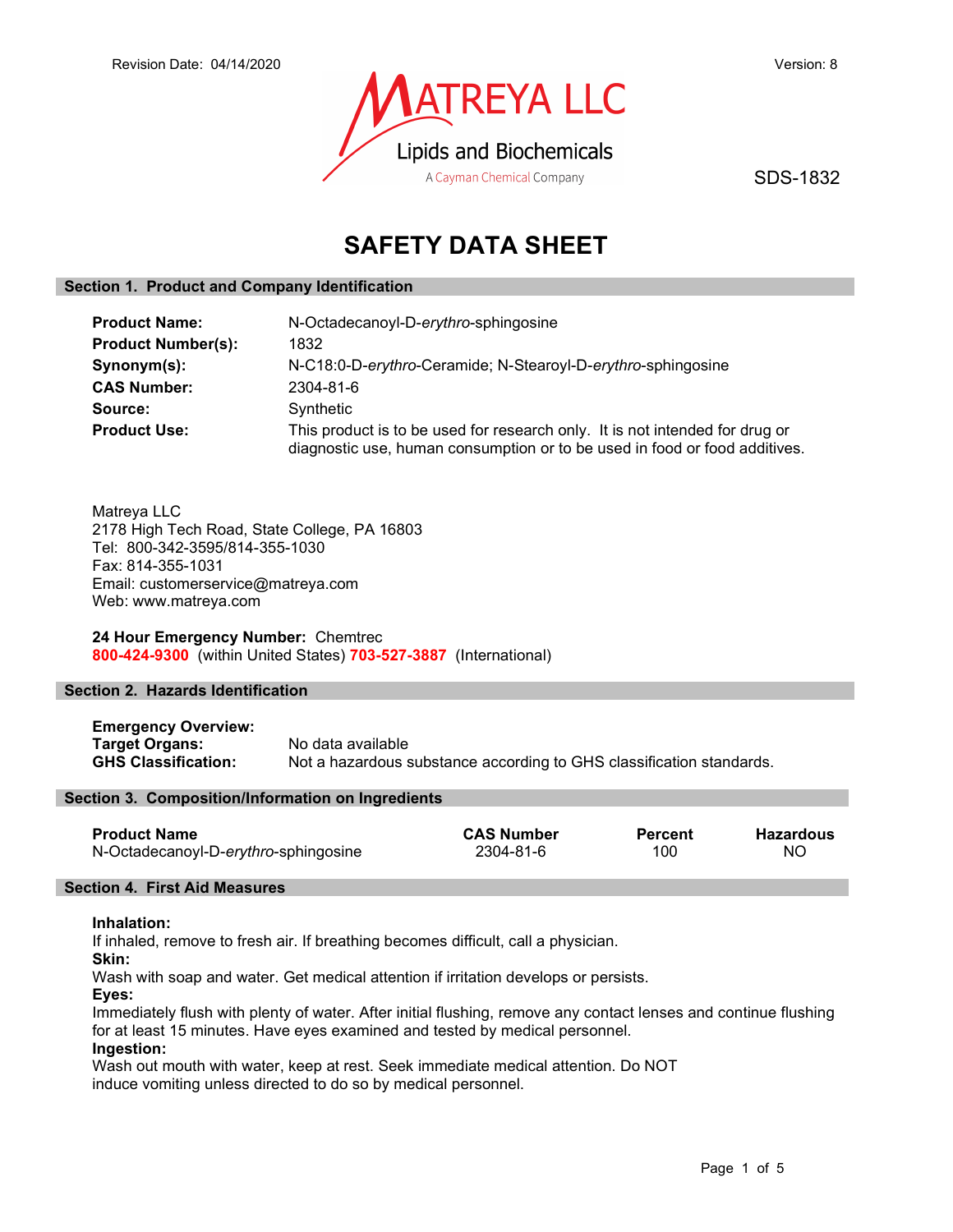## Section 5. Fire Fighting Measures

#### Suitable extinguishing media:

Use dry chemical, alcohol-resistant appropriate foam, carbon dioxide, or water spray. Specific hazards arising from the chemical: No data available Special protective actions for fire fighters: No data available Special protective equipment for fire fighters: Wear breathing apparatus and use water spray to keep fire-exposed containers cool.

#### Section 6. Accidental Release Measures

#### Personal precautions:

Wear appropriate personal protective equipment. After contact with skin, wash immediately with plenty of water.

Environmental precautions:

Do not let product enter drains.

## Methods and Materials for containment and cleaning up:

Sweep up and keep in suitable, closed container for disposal.

## Section 7. Handling and Storage

#### Precautions for safe handling:

Avoid contact with eyes, skin or clothing. Do not ingest. Use only with adequate ventilation. Keep sealed when not in use. Wear appropriate personal protective equipment.

### Conditions for safe storage, including incompatibilities:

Recommended storage temperature: -20°C. Keep container tightly closed in a dry and well-ventilated place.

#### Section 8. Exposure Controls/Personal Protection

This product contains no substances with occupational exposure limit values.

#### Engineering Controls:

No specific ventilation required.

# Personal Protective Equipment:

# Respiratory protection:

Respiratory protection is not required. Where protection from nuisance levels of dusts are desired, use type N95 (US) or type P1 (EN 143) dust masks. Use respirators and components tested and approved under appropriate government standards such as NIOSH (US) or CEN (EU).

#### Hand protection:

For prolonged or repeated contact use protective gloves. Recommended: Nitrile rubber Eye protection:

Safety eyewear should be worn at all times to avoid exposure to liquid splashes, mists, or dusts. Recommended: Safety glasses with side shields or goggles.

#### Skin protection:

Protective clothing should be selected specifically for the working place, depending on concentration and quantity of the hazardous substances handled. Recommended: Lab coat

#### Section 9. Physical and Chemical Properties

Appearance: Solid Odor: No data available **Odor threshold:** No data available pH: No data available Melting/Freezing point: No data available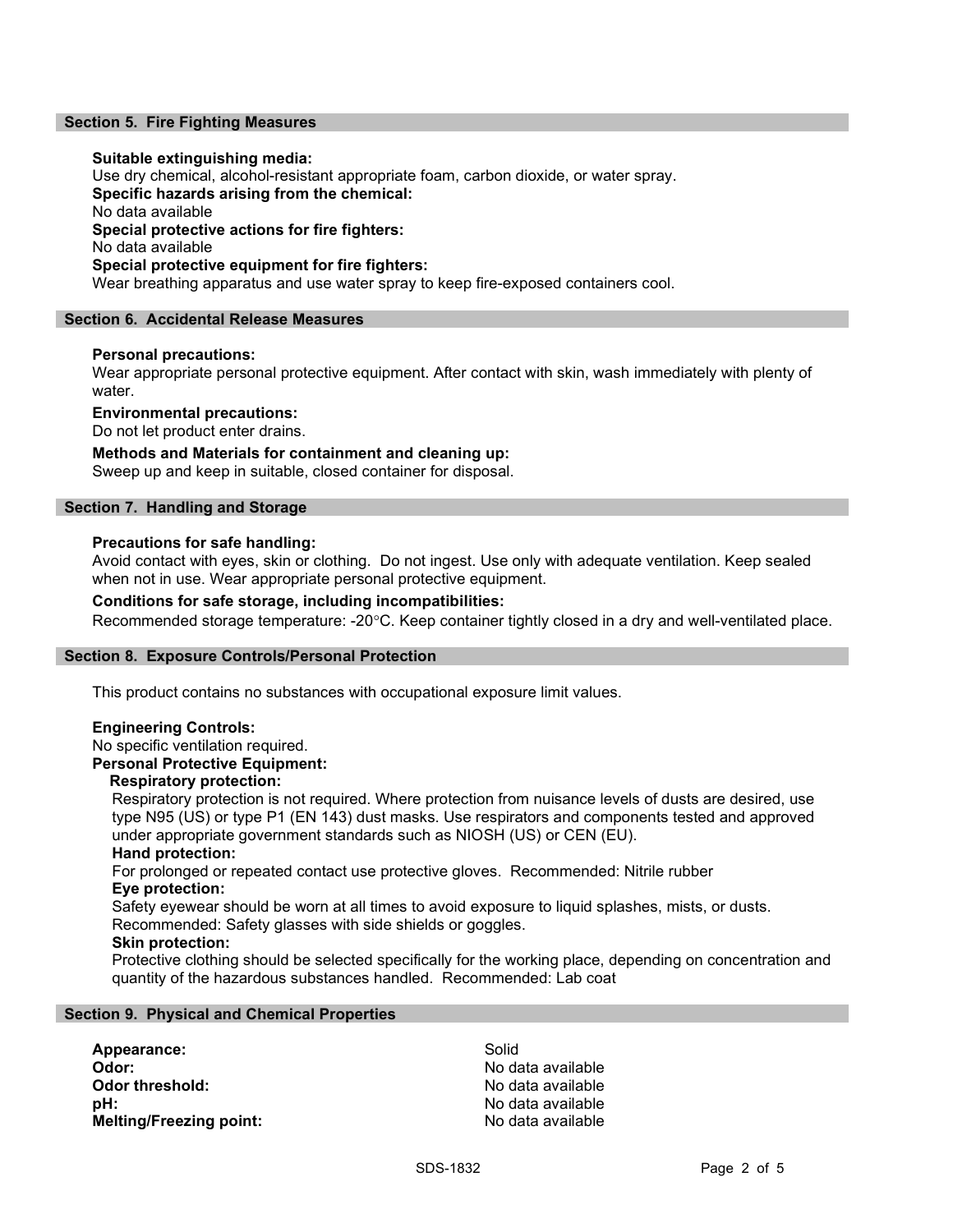Initial boiling point and boiling range: No data available Flash point: No data available Evaporation rate: Flammability (solid, gas): No data available Upper/Lower flammability or explosive limit: No data available **Vapor pressure:** No data available values and the values of the Vapor values of the Vapor values of the Vapor v Vapor density: No data available Relative density: No data available Solubility (ies): Chloroform, hot ethanol, chloroform/methanol, 2:1 (up to 5 mg/ml) Partition coefficient (n-octanol/water): Auto-ignition temperature: No data available Decomposition temperature: No data available Viscosity: No data available Molecular formula: C36H71NO3 Molecular weight: 566

#### Section 10. Stability and Reactivity

#### Reactivity:

Stable under recommended storage conditions.

Chemical stability: Stable under recommended storage conditions.

Possibility of hazardous reaction: No data available

Conditions to avoid: No data available

Incompatible materials: No data available

Hazardous decomposition products: No data available

## Section 11. Toxicological Information

Acute toxicity:

No data available

Skin corrosion / irritation: No data available

Serious eye damage / irritation:

No data available Respiratory or skin sensitization:

No data available

Germ cell mutagenicity: No data available

#### Carcinogenicity:

No component of this product present at levels greater than or equal to 0.1% is identified as a carcinogen or potential carcinogen by IARC, ACGIH, NTP or OSHA.

Reproductive toxicity: No data available

Specific target organ toxicity - single exposure: No data available

Specific target organ toxicity - repeated exposure: No data available

Aspiration hazard: No data available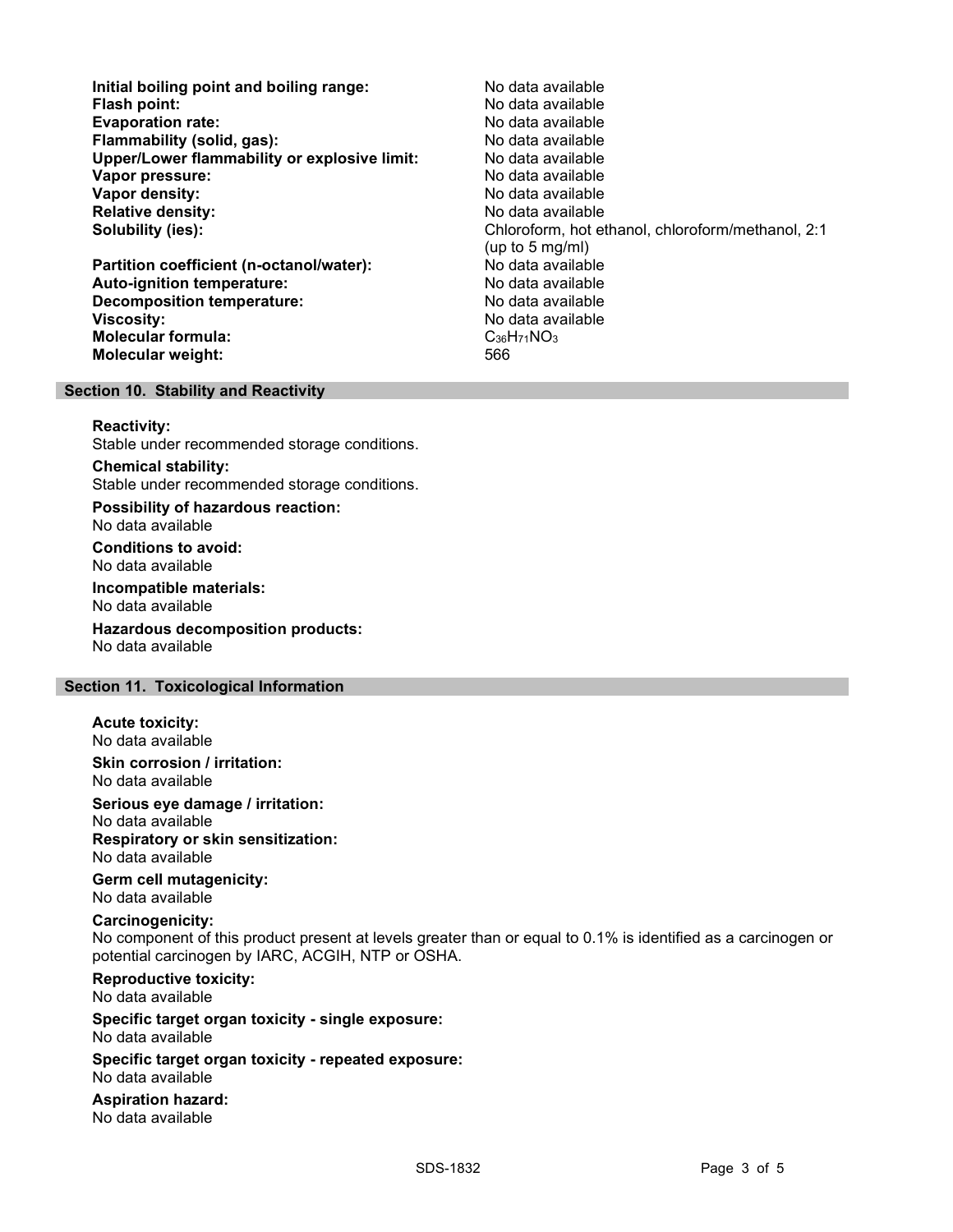#### Section 12. Ecological Information

# Toxicity: No ecological data available for this product. Persistence and degradability: No data available Bioaccumulative potential: No data available Bioaccumulation: No data available Mobility in soil: No data available Other adverse effects: No data available

#### Section 13. Disposal Consideration

#### Disposal methods:

Observe all federal, state and local environmental regulations.

## Section 14. Transportation Information

| DOT (US)<br><b>UN Number:</b>                       | Not dangerous goods |
|-----------------------------------------------------|---------------------|
| <b>Land Transport ADR/RID</b><br><b>UN Number:</b>  | Not dangerous goods |
| <b>Maritime Transport IMDG</b><br><b>UN Number:</b> | Not dangerous goods |
| <b>Air Transport ICAO/IATA</b><br><b>UN Number:</b> | Not dangerous goods |

#### Section 15. Regulatory Information

| <b>Product Name</b>                  | <b>CAS Number</b> |
|--------------------------------------|-------------------|
| N-Octadecanoyl-D-erythro-sphingosine | 2304-81-6         |

#### SARA 302 Components:

No chemicals in this material are subject to the reporting requirements of SARA Title III, Section 302.

#### SARA 313 Components:

This material does not contain any chemical components with known CAS numbers that exceed the threshold (De Minimis) reporting levels established by SARA Title III, Section 313.

## SARA 311/312 Hazards:

No 311/312 SARA Hazards

## California Prop. 65 Components:

This product does not contain any chemicals known to State of California to cause cancer, birth, or any other reproductive defects.

# DSL/NDSL status:

This product contains the following components that are not on the Canadian DSL nor NDSL lists.